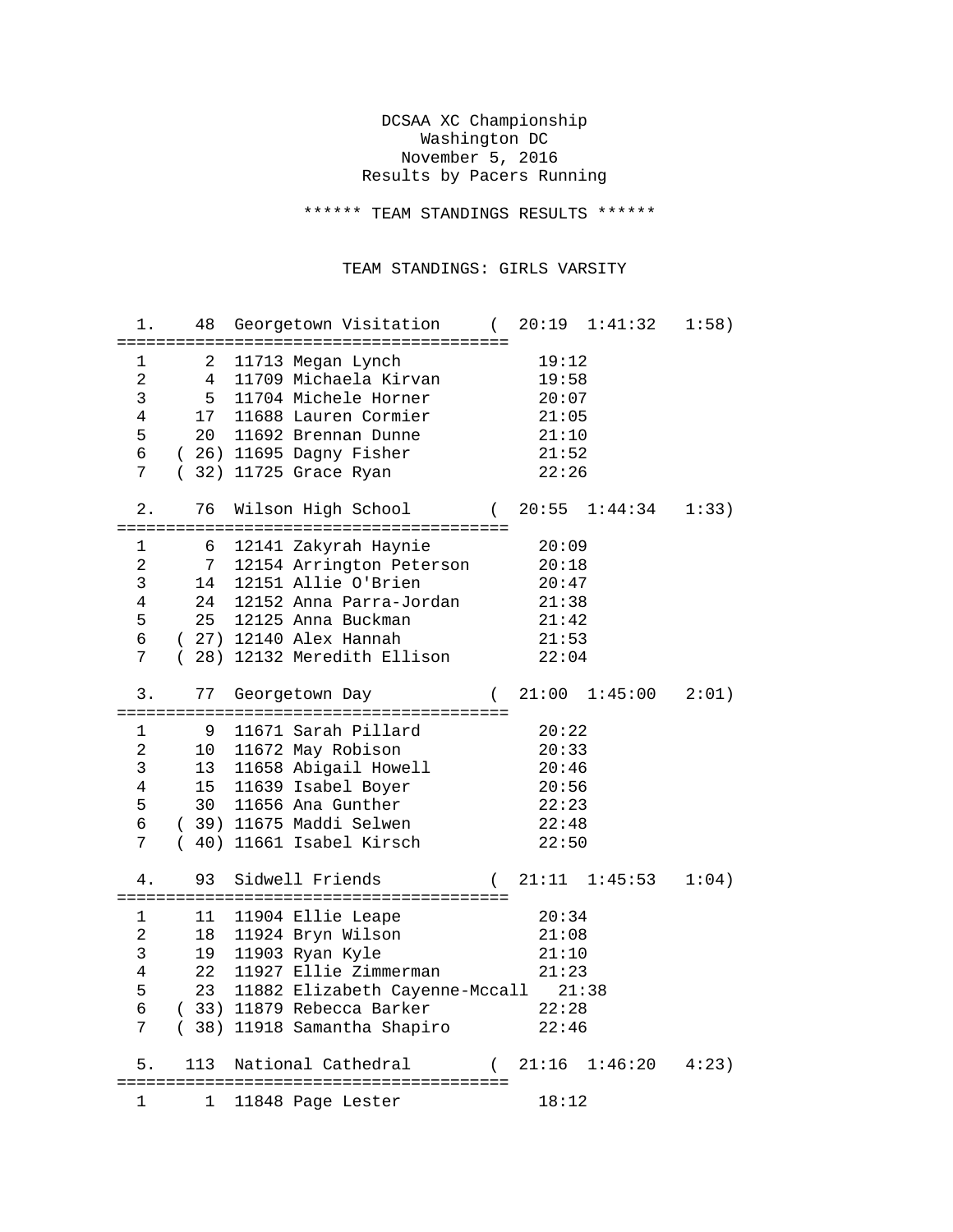| 2<br>3<br>$\overline{4}$<br>5<br>6<br>7 <sup>7</sup>                                         | 12<br>31                   | 11869 Margaret Thoren<br>11843 Isabella Houle<br>34 11852 Kira Medish<br>35 11844 Raphy Hupez<br>(41) 11829 Tindall Adams 22:50<br>( 42) 11839 Lily Freemyer                                     |          | 20:41<br>22:24<br>22:28<br>22:35<br>22:55                   |       |
|----------------------------------------------------------------------------------------------|----------------------------|--------------------------------------------------------------------------------------------------------------------------------------------------------------------------------------------------|----------|-------------------------------------------------------------|-------|
| б.                                                                                           |                            | 141 St. John's College (21:53 1:49:24                                                                                                                                                            |          |                                                             | 3:56) |
| $\mathbf{1}$<br>$\overline{a}$<br>3<br>$\overline{4}$<br>5<br>$6\overline{}$<br>7            |                            | 3 12047 Cady Hyde<br>21 12049 Emily Lindsay<br>36 12038 Sophie Dibiase 22:39<br>37 12043 Annie Hagerty<br>44 12037 Maddie Deye<br>( 47) 12050 Gemma Lindsay<br>(51) 12073 Maddie Wilson          |          | 19:28<br>21:14<br>22:39<br>23:24<br>24:00<br>24:50          |       |
| 7.                                                                                           |                            | 217 Mckinely Tech (24:03 2:00:14 5:41)                                                                                                                                                           |          |                                                             |       |
| $\mathbf{1}$<br>$\overline{a}$<br>$\mathbf{3}$<br>$\overline{4}$<br>5<br>$6\overline{}$<br>7 | 48                         | 8 11825 Ruth Tesfai<br>46 11822 Caliyah McKeitham 23:50<br>11816 Maria Garcia<br>57 11828 Chacoia Wilkes<br>58 11821 Camice Lenhardt<br>(68) 11815 Cameron Coram<br>( 69) 11823 Megan Richardson |          | 20:21<br>24:03<br>25:58<br>26:02<br>30:22<br>30:53          |       |
| 8.                                                                                           | 223                        | Edmund Burke School $(24:37 \t2:03:01$                                                                                                                                                           |          |                                                             | 7:11) |
| $\mathbf{1}$<br>$\overline{2}$<br>$\mathsf{3}$<br>$\overline{4}$<br>5                        | 65                         | 16 11625 Natalie Sakol-Snyder 21:04<br>29   11626 Camille Salyers<br>54   11617 Caroline Kubzansky<br>59 11610 India Berry<br>11609 Kalinda Benson                                               |          | 22:19<br>25:09<br>26:14<br>28:15                            |       |
| 9.                                                                                           |                            | 261 Washington Latin PCS (25:02 2:05:08                                                                                                                                                          |          |                                                             | 3:02) |
| $\mathbf 1$<br>2<br>$\mathsf{3}$<br>$\overline{4}$<br>5                                      | 43<br>50<br>53<br>55<br>60 | 12114 Elena Mujal<br>12108 Nora Butler<br>12115 Aubrey Nowland<br>12109 Annelise Claire<br>12119 Cecilia Timberg                                                                                 |          | 23:21<br>24:37<br>24:59<br>25:48<br>26:23                   |       |
| 10.                                                                                          |                            | 263 The Field School                                                                                                                                                                             |          | (25:062:05:26                                               | 2:46) |
| 1<br>$\overline{a}$<br>$\mathsf{3}$<br>$\overline{4}$<br>5<br>6<br>7                         | 49<br>52<br>56<br>61       | 45 12082 McKinley Conru-Knubson<br>12104 Lexi Stone<br>12089 Jacqueline Kende<br>12107 Olympia Swaby<br>12094 Julia Lucore<br>(63) 12081 Paloma Catalan<br>(66) 12099 Madden Pilkerton           |          | 23:49<br>24:19<br>24:51<br>25:52<br>26:35<br>27:04<br>28:17 |       |
| 11.                                                                                          | 334                        | Eastern SHS                                                                                                                                                                                      | $\left($ | 30:32<br>2:32:38                                            | 7:20) |